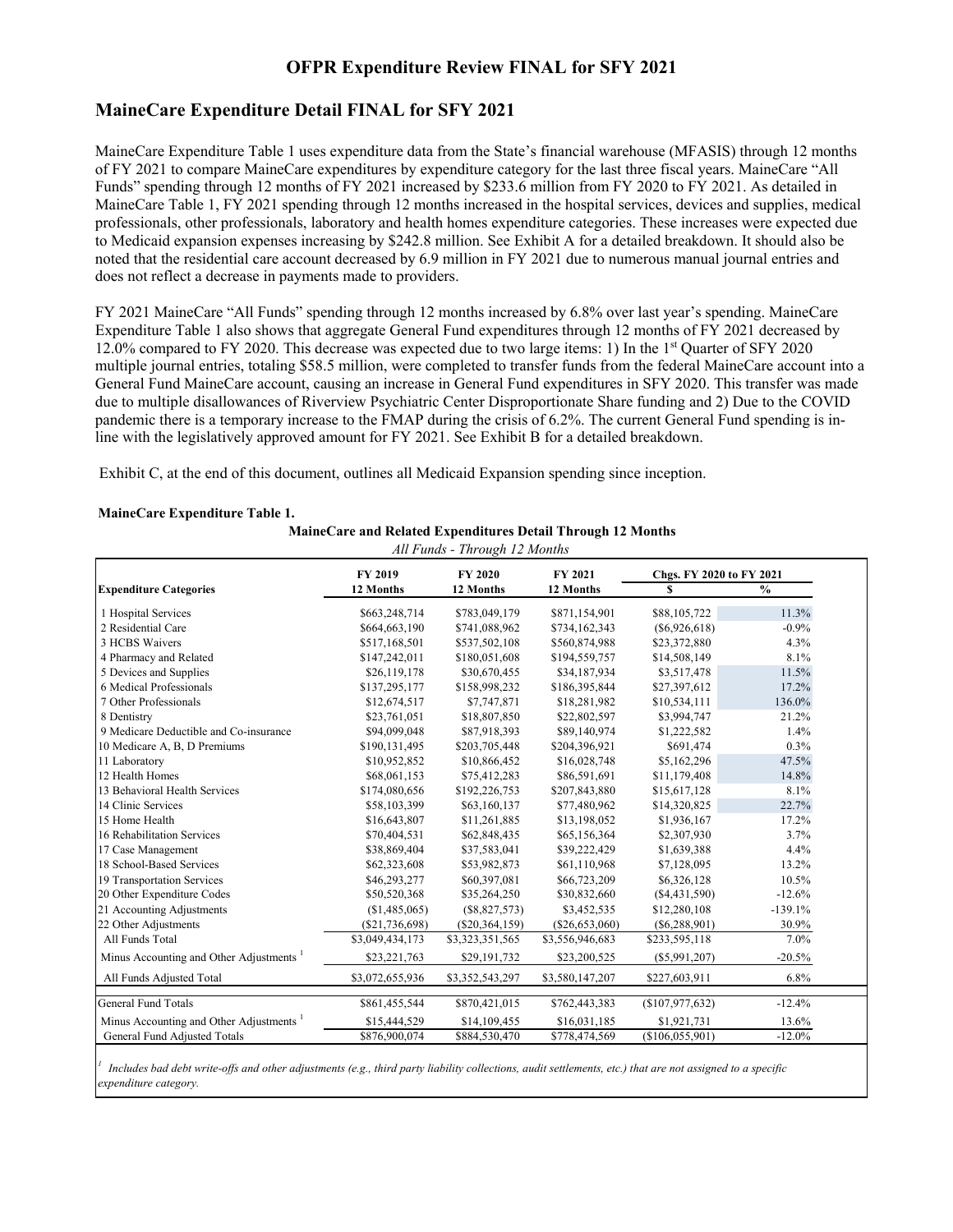# **Exhibit A**

# **Outline of All Funds Expenditure Increases through 4th Quarter of SFY 2021**

# **Medicaid Expansion Impact - By Funds**

*Through the 4th Quarter of SFY 2021*

| <b>Expenditure Categories</b>          |    | <b>SFY 2020</b> |               | <b>SFY 2021</b> | <b>Difference</b> |             |  |
|----------------------------------------|----|-----------------|---------------|-----------------|-------------------|-------------|--|
| 1 Hospital Services                    | \$ | 128,494,255     | <sup>\$</sup> | 301,874,446     | S.                | 173,380,192 |  |
| 2 Residential Care                     | \$ | 8,246,273       | \$.           | 12,545,459      | \$                | 4,299,186   |  |
| 3 HCBS Waivers                         | S  | 1,936,493       | S             | 2,814,067       | S                 | 877,575     |  |
| 4 Pharmacy and Related                 | \$ | 66,352,673      | S             | 73,464,254      | S                 | 7,111,581   |  |
| 5 Devices and Supplies                 | \$ | 3,921,730       | \$            | 6,306,138       | S                 | 2,384,408   |  |
| 6 Medical Professionals                | \$ | 31,143,933      | S             | 51,260,222      | \$                | 20,116,290  |  |
| 7 Other Professionals                  | \$ | 1,365,098       | S             | 2,185,868       | S                 | 820,770     |  |
| 8 Dentistry                            | \$ | 1,590,054       | \$.           | 2,845,823       | \$                | 1,255,769   |  |
| 9 Medicare Deductible and Co-insurance | S  | 157,816         | S             | 361,133         | S                 | 203,316     |  |
| 11 Laboratory                          | \$ | 4,352,925       | S             | 6,811,194       | S                 | 2,458,269   |  |
| 12 Health Homes                        | \$ | 6,551,474       | \$.           | 13,745,744      | S                 | 7,194,270   |  |
| 13 Behavioral Health Services          | \$ | 19,317,004      | \$.           | 28, 217, 415    | \$                | 8,900,410   |  |
| 14 Clinic Services                     | \$ | 15,747,370      | S             | 23,433,776      | \$                | 7,686,406   |  |
| 15 Home Health                         | \$ | 1,259,255       | S             | 1,840,724       | \$                | 581,469     |  |
| 16 Rehabilitation Services             | \$ | 555,686         | S             | 1,431,756       | S                 | 876,070     |  |
| 17 Case Management                     | \$ | 1,160,948       | S             | 1,532,926       | S                 | 371,978     |  |
| 18 School Based Services               | \$ | 47,675          | S             | 51,569          | S                 | 3,894       |  |
| 19 Transportation Services             | \$ | 15,129,185      | S             | 19,413,839      | \$                | 4,284,654   |  |
| 20 Other Expenditure Codes             |    | 12,632          | S             | 16,949          | \$                | 4,317       |  |
| <b>Medicaid Expansion Total</b>        | \$ | 307, 342, 480   | \$            | 550,153,302     | S                 | 242,810,823 |  |

**Total of all Differences \$ 242,810,823**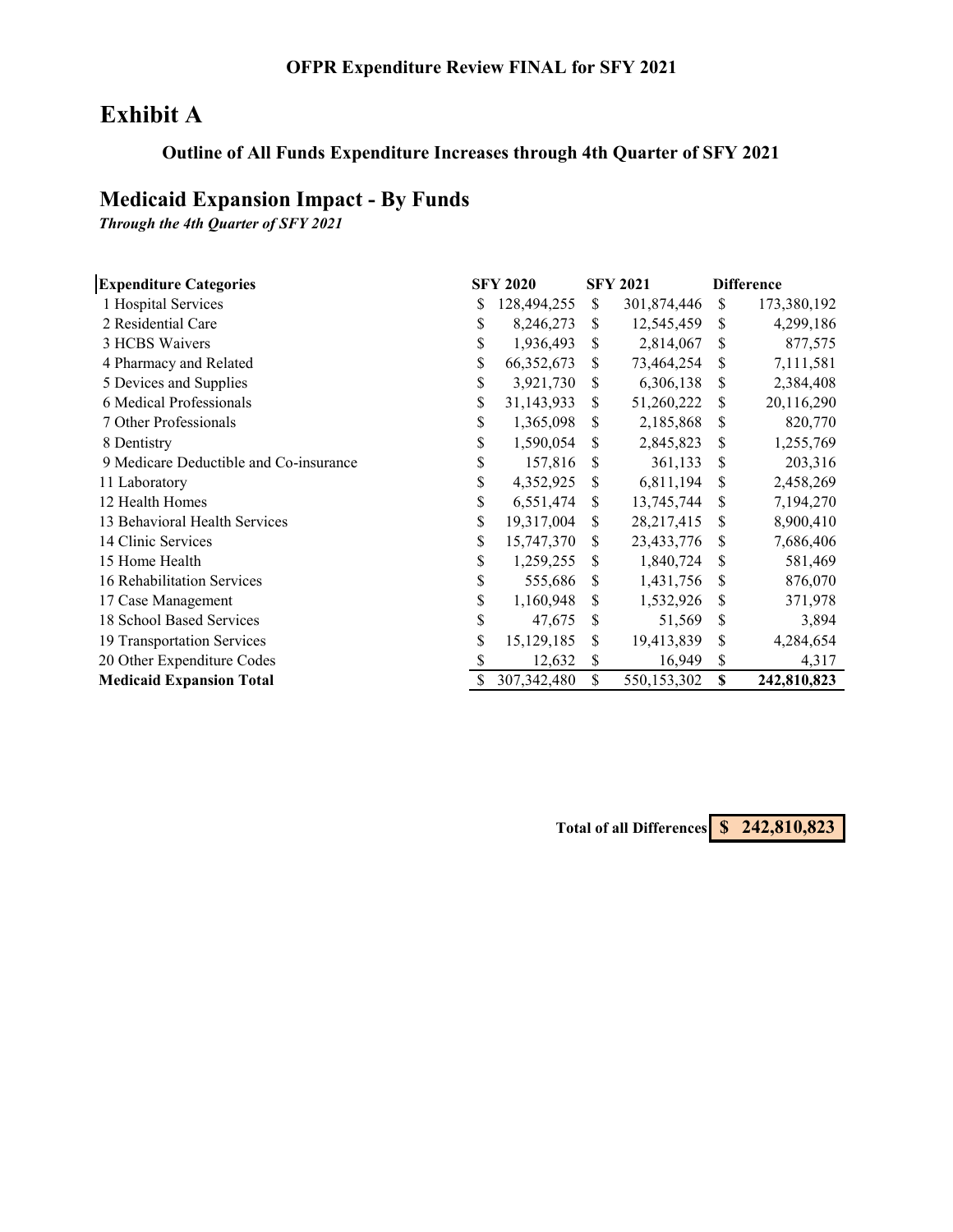# **Exhibit B**

### **Outline of General Funds Expenditure Overall Decrease through 4th Quarter of SFY 2021**

### **Medicaid Expansion Impact - By Funds**

*Through the 4th Quarter of SFY 2021*

| <b>Expenditure Categories</b>          |    | <b>SFY 2020</b> |    | <b>SFY 2021</b> | <b>Difference</b> |            |  |
|----------------------------------------|----|-----------------|----|-----------------|-------------------|------------|--|
| 1 Hospital Services                    | \$ | 13,764,773      | S  | 35,777,022      | \$                | 22,012,249 |  |
| 2 Residential Care                     | \$ | 739,532         | S  | 1,297,322       | S                 | 557,790    |  |
| 3 HCBS Waivers                         | S  | 1,936,493       | \$ | 2,837,608       | \$                | 901,115    |  |
| 4 Pharmacy and Related                 | \$ | 9,201,707       | S. | 16,739,324      | \$                | 7,537,617  |  |
| 5 Devices and Supplies                 | \$ | 501,428         | S  | 898,608         | \$                | 397,179    |  |
| 6 Medical Professionals                | \$ | 3,572,151       | S. | 6,253,438       | S                 | 2,681,287  |  |
| 7 Other Professionals                  | S  | 167,225         | S  | 277,106         | \$                | 109,880    |  |
| 8 Dentistry                            | S  | 196,933         | S  | 372,021         | \$                | 175,087    |  |
| 9 Medicare Deductible and Co-insurance | \$ | 19,453          | S  | 49,458          | \$                | 30,004     |  |
| 11 Laboratory                          |    | 458,180         | S  | 834,298         | \$                | 376,118    |  |
| 12 Health Homes                        | S  | 752,003         | S  | 1,655,956       | S                 | 903,953    |  |
| 13 Behavioral Health Services          | S  | 2,047,463       | S  | 3,357,809       | \$                | 1,310,346  |  |
| 14 Clinic Services                     | S  | 1,698,067       | \$ | 2,861,887       | \$                | 1,163,820  |  |
| 15 Home Health                         | S  | 121,747         | S  | 200,437         | \$                | 78,690     |  |
| 16 Rehabilitation Services             |    | 61,863          | S  | 169,121         | \$                | 107,258    |  |
| 17 Case Management                     |    | 113,349         | S  | 163,826         | S                 | 50,477     |  |
| 18 School Based Services               |    | 3,749           | S  | 5,156           | S                 | 1,407      |  |
| 19 Transportation Services             |    | 1,753,003       | S  | 2,519,106       | \$                | 766,103    |  |
| 20 Other Expenditure Codes             |    | 1,070           | \$ | 1,749           | \$                | 679        |  |
| <b>Medicaid Expansion Total</b>        |    | 37,110,190      | \$ | 76,271,250      | \$                | 39,161,060 |  |

*Estimated Expenditure decrease due to COVID FMAP Increase of 6.2%*

*One-time DSH Journal in 1st Quarter of SFY 2020.*

\$ (109,848,184.83)

(\$58,501,189)

**Total of all Differences \$ (129,188,314)**